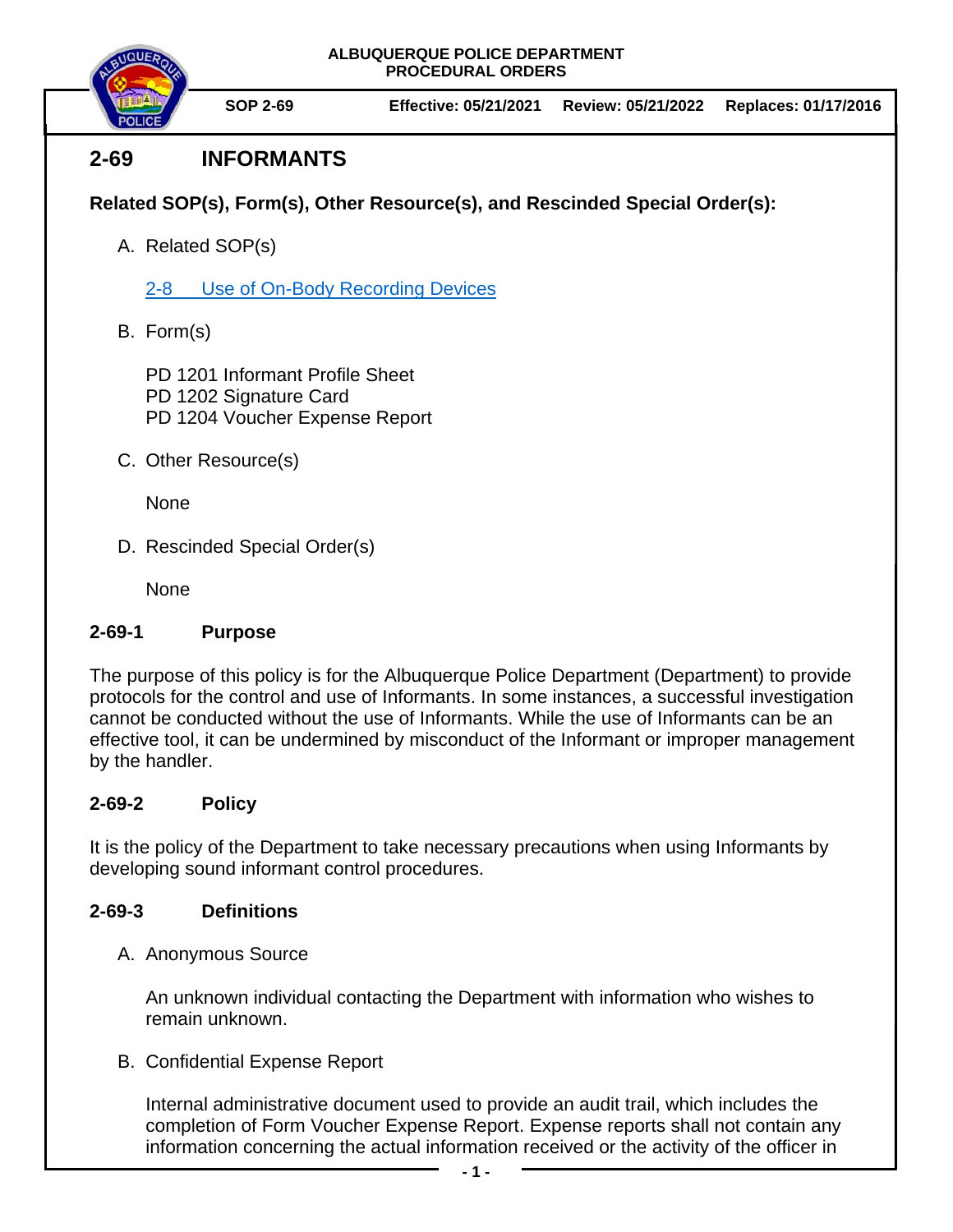

matters concerning the case. Expense reports shall not be used to circumvent normal intelligence or criminal case files.

C. Informant

An individual who provides information on a suspected criminal activity, including the following specific categories:

1. Confidential Informant (CI)

An individual, under the direct supervision of enforcement officer, who is provided with a reasonable expectation of confidentiality, and who furnishes information about suspected criminals or criminal activity for consideration, either financial, prosecutorial, or judicial; or a person who actively participates in a criminal investigation or intelligence operation under the direct supervision of a enforcement officer with or without compensation.

2. Juvenile Informant

Any informant under the age of eighteen (18) who is either a paid or unpaid informant.

3. Paid Informant

An individual who provides information about actual or alleged criminal activities with the expectation of financial compensation or other considerations. The compensation may include money or consideration on pending criminal charges.

4. Unpaid Informant

Anyone providing information about actual or alleged criminal activity who does so with no expectation of compensation but does expect anonymity.

5. Unwitting Informant

An individual involved in criminal activity who acts as an intermediary to negotiate illegal transactions, purchase contraband, or who otherwise unwittingly acts as an informant. An unwitting informant is not to be documented as an informant.

D. Informant File

Files containing the true identity of informants used by Department personnel. All informant files shall be kept at the Investigative Services Division (ISD) under the control of the ISD Commander or their designee. Under no circumstances shall any other Department division, section, or unit keep or maintain an informant file.

E. Payment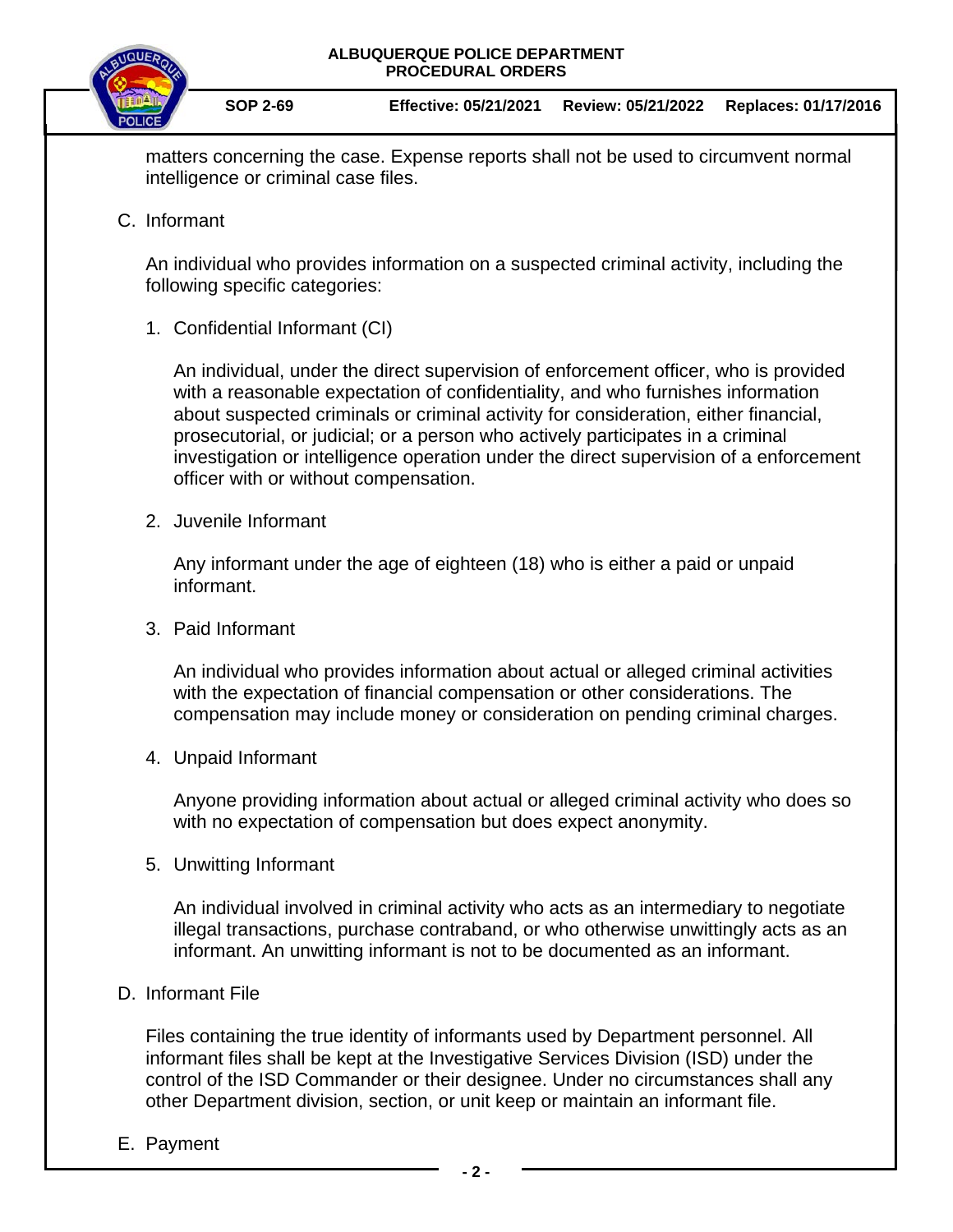#### **ALBUQUERQUE POLICE DEPARTMENT PROCEDURAL ORDERS**



**SOP 2-69 Effective: 05/21/2021 Review: 05/21/2022 Replaces: 01/17/2016**

The actual exchange of information for money, goods, and services between an informant and the Department or the draft of agreements through the prosecuting attorney's office to provide reduction of charges or plea agreements with informants.

F. Receipts

Normal business documents or, in emergencies, handwritten documents used to provide additional audit methods to ensure the proper use of Department funds. Receipts are attached to expense reports where applicable to provide a unified expense file on each operation involving informants.

#### **2-69-4 Procedures 6**

**5**

**5**

- A. Use of Informants
	- 1. All sworn personnel shall follow the procedures outlined in this SOP when gathering information.
	- 2. Sworn personnel shall not activate their on-body recording devices (OBRD) during any investigative interactions involving a CI, consistent with SOP Use of On-Body Recording Devices.
	- 3. Sworn personnel/detectives shall prepare confidential informant files and submit the file to the ISD Narcotics Section Lieutenant for a CI number prior to the use of a paid informant.
		- a. It shall be the sworn personnel's/detective's responsibility to ensure a CI number is issued prior to the informant's use. An informant shall not be paid until a file is created with an assigned CI number.
	- 4. An ISD supervisor shall meet with a paid informant prior to when the first payment is made. ISD supervisors shall ensure the paid informant understands all applicable requirements and limitations. All subsequent meetings with informants shall be reported to the sworn personnel's/detective's immediate supervisor.
		- a. Prior to an informant being paid for services, initial identification shall be required. Identification requires completion of Form Informant Profile Sheet and Form Signature Card.
	- 5. When meeting with informants, a minimum of two officers shall be present and also provide backup as necessary. When necessary, the second officer can witness the meeting from a discreet distance, provided that the witness officer can observe all actions and transactions between the officer and the informant.
	- 6. A juvenile informant shall only be used when written permission has been granted by the parent(s) or guardian(s).